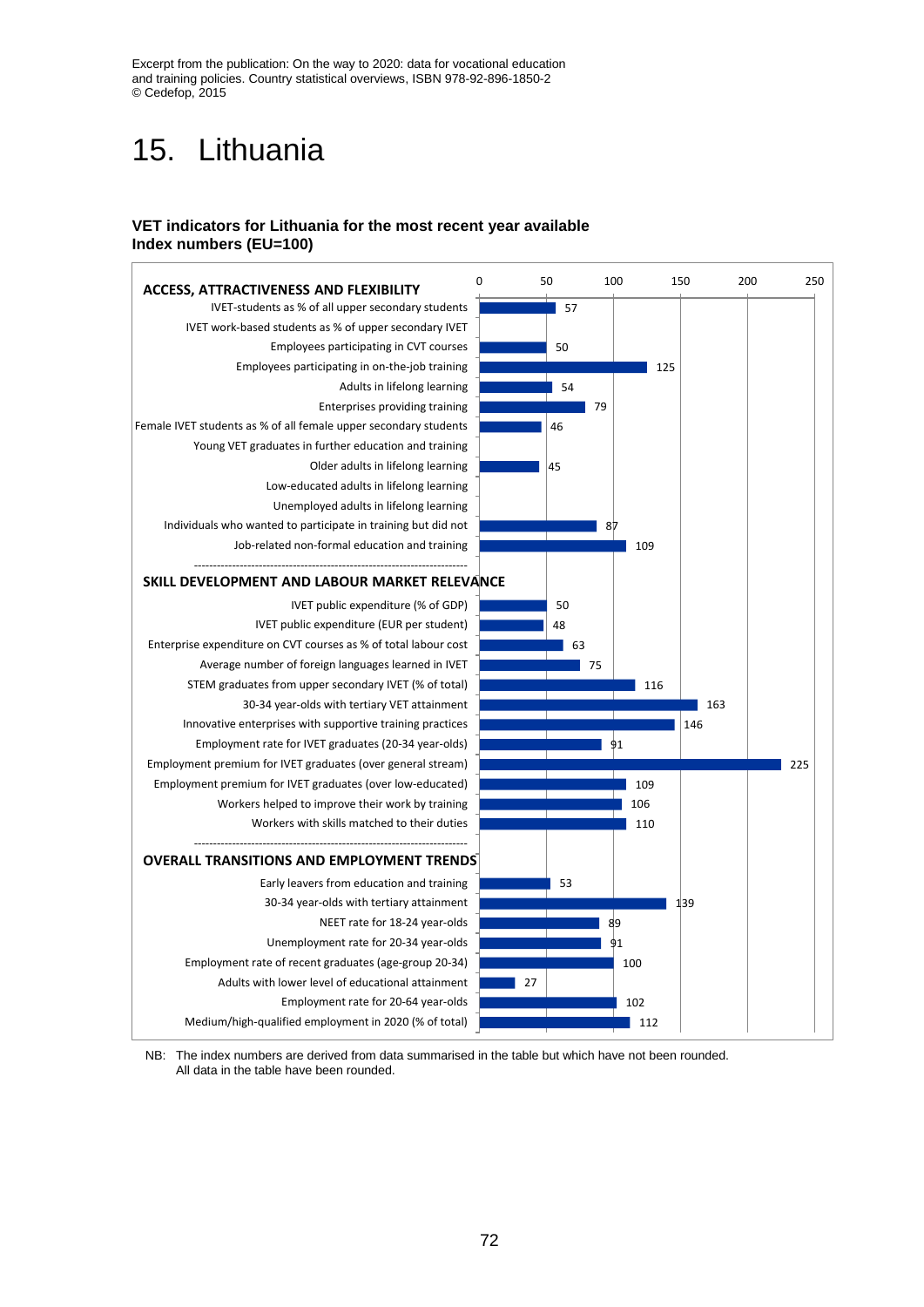Lithuania's performance on a range of indicators selected to monitor progress in VET and lifelong learning across the European Union (EU) is summarised below. The chart compares the situation in Lithuania with that of the EU, based on the most recent data available (this differs by indicator). Data in the chart are presented as an index where the EU average equals 100. If the index for a selected indicator for Lithuania is 100, then its performance equals the EU average. If the index is 90, its performance is 90% of (or 10% below) the EU average. If the index is 200, Lithuania's performance is twice (or 200%) the EU average. For some indicators, such as early leavers from education and training, a country is performing better if its score is below that of the EU average.

Data on which the index is calculated are presented in the table, which also shows changes over time. A technical definition of each indicator is provided in the annex, which also includes the years used to calculate each indicator.

# Key points

## **Access, attractiveness and flexibility**

IVET students comprise a relatively low share of the overall upper secondary student population (28.7% compared with 50.4% in the EU in 2012). Data for 2013 show that the percentage of adults participating in lifelong learning (5.7%) is just more than half the EU average (10.5%) and is well below the average target (15%) set by the strategic framework education and training 2020. Based on 2010 CVTS data, the percentage of employers providing training (52%) is lower than the EU average (66%), but has increased from 46% in 2005. The percentage of employees participating in CVT courses at 19% is half the EU average of 38%, but the percentage of employees participating in on-the-job training at 25% is higher than the EU average of 20%.

### **Skill development and labour market relevance**

Data for 2011 show that public expenditure on IVET as a percentage of GDP (0.35%) is just over half the EU average (0.68%). This is also reflected in the relatively low spend per student (EUR 4 111 compared to EUR 8 586 in the EU). These expenditure data refer to 2011 and to IVET at ISCED 3-4. The average number of foreign languages learned by upper secondary IVET students (0.9) is below the EU average (1.2 in 2012). The percentage of graduates in STEM subjects from upper secondary IVET (34.0%) is more than the EU average (29.2%). The percentage of 30 to 34 year-olds who have completed tertiary-level VET (ISCED 5b) is relatively high compared with the EU average (14.1% versus 8.7% in 2013) showing VET as an important determinant of tertiary-level attainment for young people.

Data from 2009 show that the employment rate for IVET graduates (aged 20-34) at ISCED 3-4 (71.9%) is below the EU average (79.1%). IVET graduates in Lithuania enjoy a positive premium on their employment rate compared to graduates from general education at the same ISCED level, and to graduates at a lower ISCED level. Their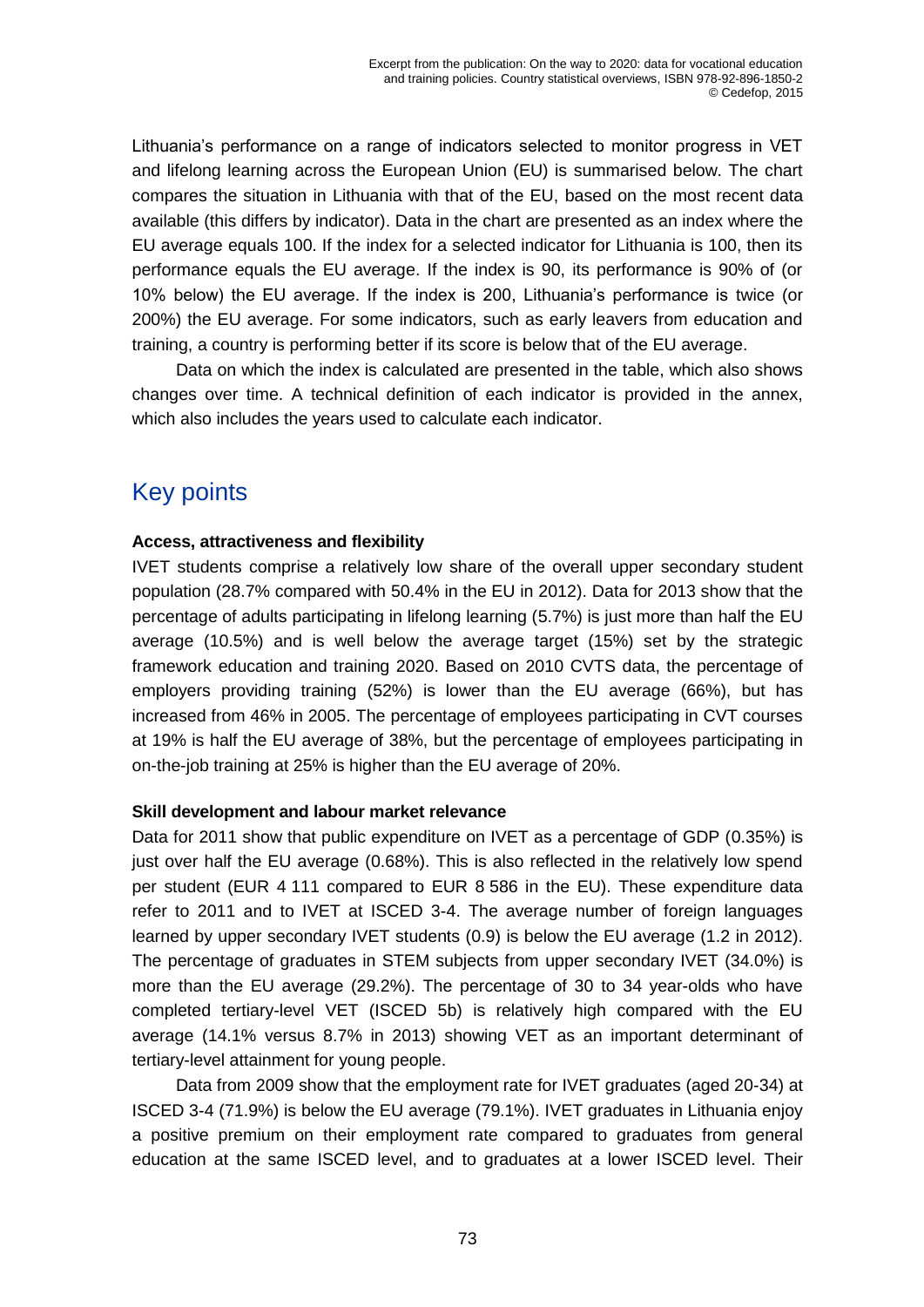employment rate is 12.6 percentage points higher than that of their counterparts from general education (this is above the corresponding EU average premium of 5.6 percentage points); it is 19.0 percentage points higher than that of graduates with lowerlevel qualifications (this is also a higher premium than the EU average of 17.4 percentage points). All these employment figures relate to 2009 and exclude young people in further education.

### **Overall transitions and employment trends**

In this section all data refer to 2013 unless otherwise stated.

The percentage of early leavers from education and training (6.3%) is lower than the EU average (11.9%) and below the national target (9.0%) and the Europe 2020 average target (10%). Educational attainment is relatively high: the percentage of 30 to 34 year-olds who have completed tertiary-level education (51.3%) is above the EU average (36.8%). This value rose by 7.5 percentage points since 2010 and now it is above the Europe 2020 average target (40%) and the national target (48.7%). The percentage of people with only lower-level educational attainment is relatively low (6.6% compared with 24.8% in the EU).

Of 20 to 64 year-olds, 69.9% are employed, which is greater than the EU average (68.3%). The NEET rate and the unemployment rate for 20 to 34 year-olds are both low relative to the EU averages: the NEET rate is 15.2% compared with 17.0% across the EU and the unemployment rate is 13.7% versus 15.1% for the EU. Both rates decreased in Lithuania between 2010 and 2013 but the figures increased for EU over the same period.